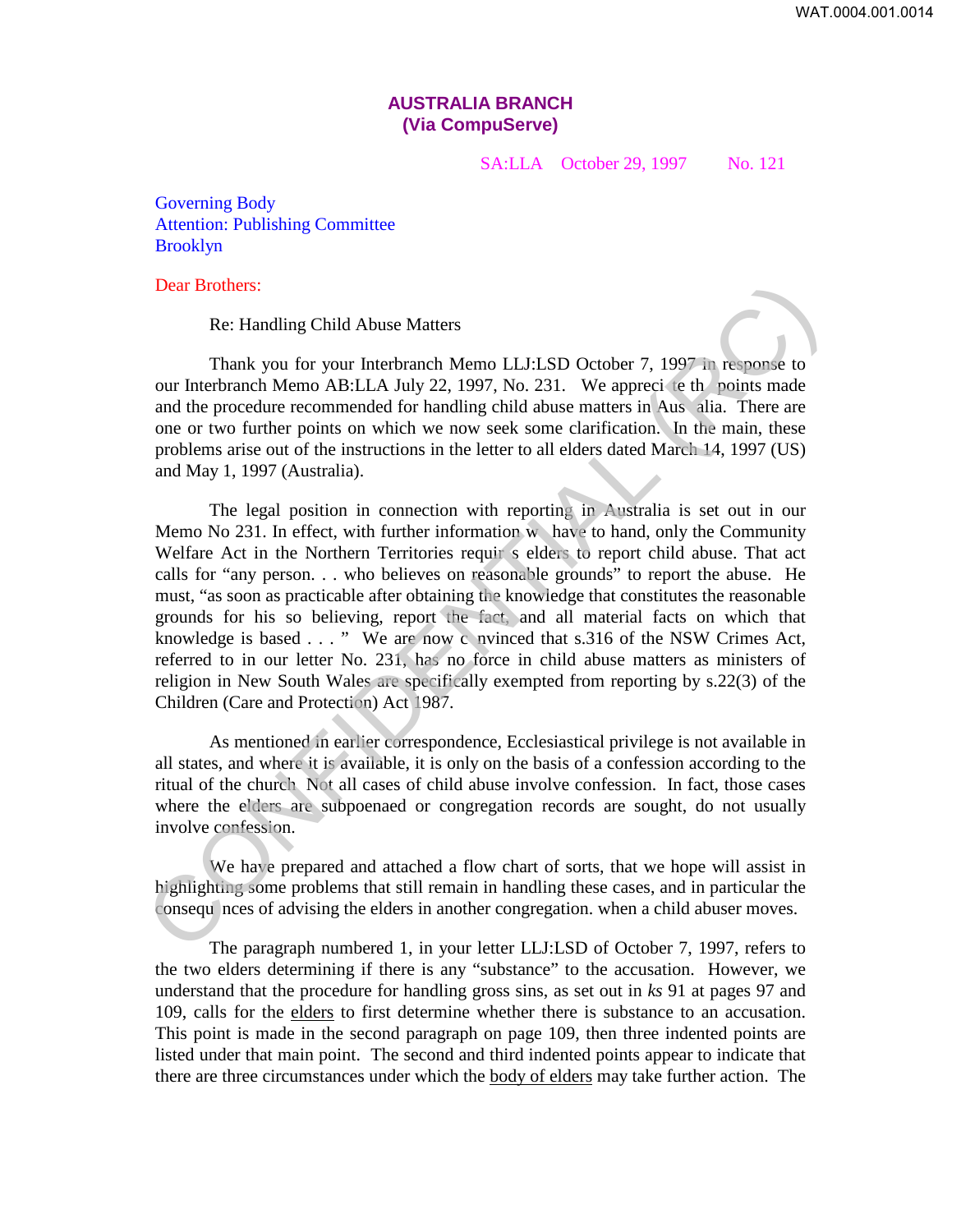Watch Tower Bible and Tract Society of Pennsylvania Attention: Governing Body, Publishing Committee SA:LLA October 23, 1997 No. 121 Page 2

second indented paragraph states that if there are two or three witnesses or a confession, then the body of elders would appoint a judicial committee. If there is insufficient evidence, but serious questions have been raised, then two elders would be assigned, it is assumed, by the body of elders, to investigate the matter. Thus, the proposed method mentioned under point 1. in both our memo No. 231 and your reply of October 7, 1997, that is, to have the elder receiving the accusation and the presiding overseer make the investigation prior to meeting with the body of elders, is a departure from normal procedure. Do we understand this correctly?

To follow the regular procedures outlined in *ks* 91 in handling child abuse matters or other criminal offences that put an individual under obligation to notify he authorities, the whole body of elders would need to have sufficient knowledge of the matter to determine the qualifications of those who will be appointed to serve on the committee. It would appear that that knowledge would be sufficient to constitute the "reasonable grounds" referred to in the reporting Acts. If they did not have "reasonable grounds", they would not appoint a committee. Thus if there is a reporting law applicable in that state, all of the elders would be under obliga ion to report. The others would have reasonable excuse not to report if one or two members of the body did so. Australia has just one small state where reporting laws apply, but there is quite extensive pressure from some groups for mandatory reporting in ther states. mentioned under point 1. in both our memo No. 231 and your reply of October 7; 1997,<br>that is, to have the eleiar receiving the cacusation and the presiding overseer make the<br>investigation prior to meeting with the body of

Another problem arises when a body of elders is aware of the details of an abuse matter and are not required by the state where they reside to report the matter. The offender now moves to a state where reporting is mandatory and information is forwarded to the new congregation in harmony with the Society's instructions in the March 14 letter. Perhaps the offender is not disfellowshipped, and is even making good progress with the congregation who i no longer concerned over the past abuse. Now the elders in the new congregation are under obligation to report the matter, since they now have reasonable grounds to believe that an abuse has been committed and has not been reported. So, even though it may be some time ago, and no one in the family is wanting to pursue the matter in the courts, the elders will still be obliged to report it.

This raises an additional question concerning cases where the offences were ommit ed before baptism. The congregation may view the sin as being "dead works" and covered by the ransom sacrifice. However, if the state requires such offences to be reported, should the elders make the report even though they have not handled the matter and the sin was before he came to a knowledge of the truth? It may be a little difficult to report a person who is in good standing and accepted for baptism and against whom the congregation will take no action. Likewise, if the sin was committed after baptism, was handled by the congregation some 10 to 15 years ago, and the offender has lived an exemplary life since that time, should the elders now report this offence because he is now in a state that requires reporting of these offences? How far do we go in obeying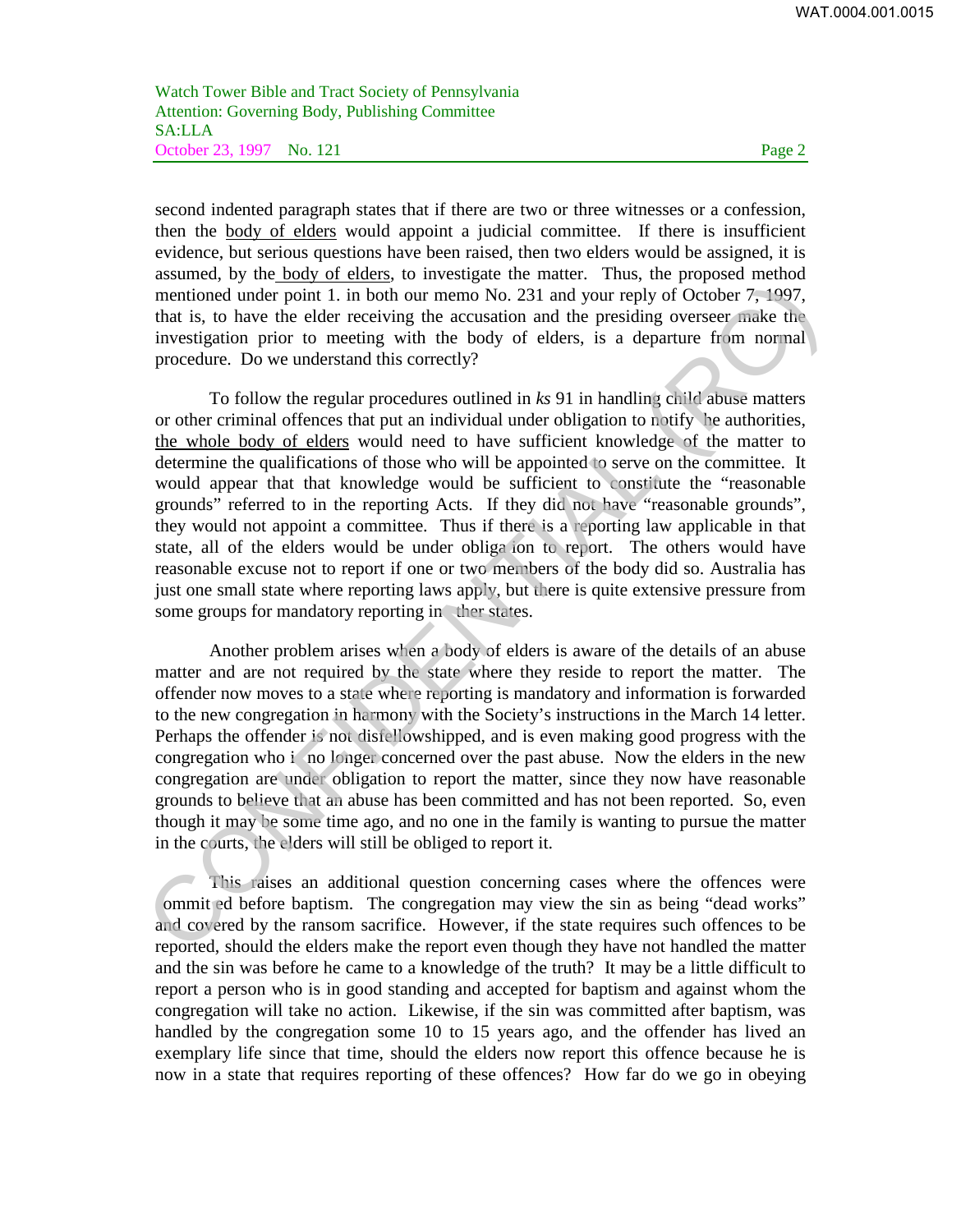Watch Tower Bible and Tract Society of Pennsylvania Attention: Governing Body, Publishing Committee SA:LLA October 23, 1997 No. 121 Page 3

Caesar's law? Or does this come under the heading of "not protecting" the molester from the consequences of his past sins as mentioned on page 29 of *The Watchtower* January 1, 1997?

Step 2, in your Letter of October 7, 1997 and our Memo No. 231 both agree that the elders should then check with the Society to determine whether reporting laws apply If they do, then the matter should be reported and a record kept in the file. There are two points arising out of this. Firstly, we believe that the accused should be told that the elders are obliged to make a report. We believe it would be better if a direction wa given to the elders published in the publications that would notify all the publishers that there may be times when elders will have to report criminal offences, where required by law to do so. Secondly, we are not sure why only a simple statement should be placed in the file. If the matter is to be reported, it is quite likely that the elders will later be called to testify when it is brought to court. If that happens, then would it not be better to have a complete record on file of the contents of the statement made to the authorities? Is there any reason that we have overlooked for not having a complete record of the statement given on file? Step 2, in your Letter of October 7, 1997 and our Memo No. 231 both agree that<br>the elders should then check with the Society to determine whether reporting laws apply<br>If they do, then the matter should be reported and a r

In the third last paragraph of your lett r of October 7, 1997, when referring to our concerns that ecclesiastical privilege may be lost when the elders are conveying information to another body of elders when a molester moves, you suggest that the elders simply write that "[the abuser] is known as a child molester." However, the March 14 letter says: "The secretary should write on b half of the elders in the old congregation to the new congregation's body of elde s and outline this brother's background and what the elders in the old congregation have been doing to assist him. Any needed cautions should be provided to the new congregation's body of elders." We understand that this information is necessary to enable the elders to give adequate protection to the congregation, as w ll as help in the abuser's restoration. If we reduce the statement to the words suggested, are we not, at least to some extent, defeating the purpose of the communication?

The March 14 letter also makes the point that an individual "known" to be a child molest r has reference to the perception of that one in the community and in the Christian congregation But where no disciplinary action has been taken by the old congregation, possibly because of a move during the investigatory or judicial process, or because there w s insufficient evidence, then we could not say that that person is a "known child abuser," since the only persons having the knowledge are those on the committee. The elders may also need to be very careful to not imply that a person is a "convicted" child abuser, that is, known in the sense that the world views a "known child abuser", and thus make ourselves liable to a charge of defamation. If the only communication the elders receive is a brief statement saying that the person is a "known child abuser", they may assume that the matter has been handled by a court of law, or that he is a current abuser, when in fact he may have committed a single offence many years ago.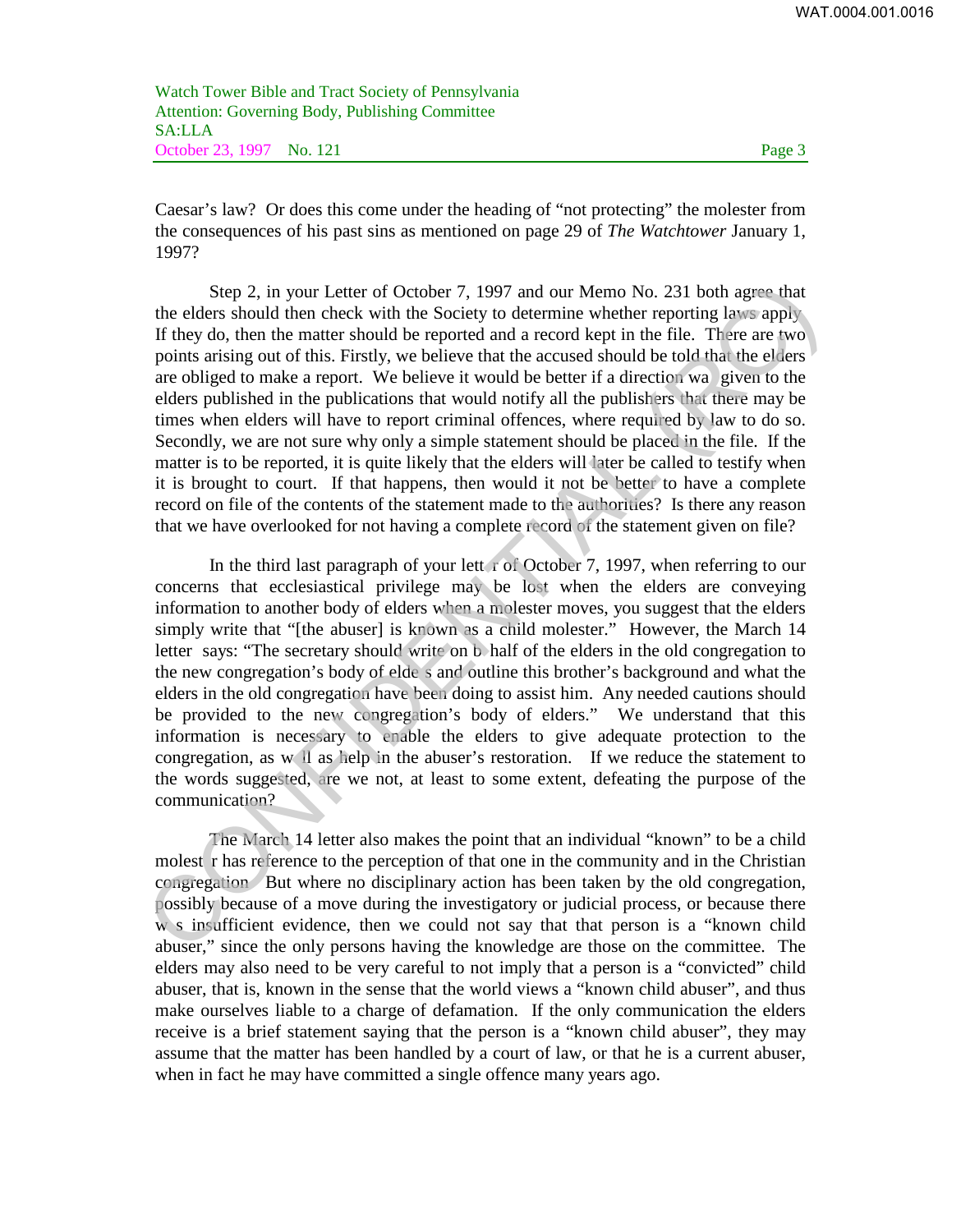Watch Tower Bible and Tract Society of Pennsylvania Attention: Governing Body, Publishing Committee SA:LLA October 23, 1997 No. 121 Page 4

Another issue, then, is the report that is to be made to the Society, referred to in the March 14 letter under the heading "Privileges of Service in the Congregation." The letter calls for a report on any person now serving in some Society appointed position who is known to have been guilty of child abuse in the past. The penultimate paragraph calls for detailed specific information. This information is forwarded to the Service Desk, and it is this report that puts the officers of the Society in possession of knowledge that may make them liable to be called upon to testify in court. At the time of writing of our Memo No. 231, we were advised by Crown Prosecutors that the *Crimes Act* in NSW requires a person to report serious crimes. Since that time, we have determined that under the *Children (Care and Protection) Act*, ministers of religion are exempt in New South Wales, and that should protect the Bethel brothers from reporting, ut it will not protect them from testifying, or producing records when subpoenaed. As for attorneyclient privilege referred to, that would only protect the one brother in Bethel who holds a practicing certificate, but he would certainly not be able to handle all aspects of a case, as some involve questions of a service nature. In addition, h is not always present, and other brothers who know legal matters but who do not hold a current practicing certificate may have to answer the elder's questions whe he contacts the Society. As far as the brothers at Bethel are concerned, the problem does not lie in the area of reporting, but is related to subpoenas to produce records, such as disfellowshipping notices and other communications. Since ecclesiastical p ivilege can only be claimed in connection with confessions, it cannot be claimed in all cases of child abuse. Where the information comes by way of confession, we can try and claim that the disfellowshipping notice is part of the "confessional ritual," but this would be a question yet to be determined by a court of law in this country calls for detailed specific information. This information is forwarded to the Service Desk, and it is this report that puts the offices of the Society in possession of *b* accelest and this this report that puts the minim

We do appreciate very much the careful thought that has been put into the response to our questions on this subject, as well as the large amount of time that has been taken to sort these matters out, and we want to thank you for this. We would appreciate your furth r observations on the points made above.

We send our warm Christian love

Your brothers

W. M. LLoyd For the Branch Committee AUSTRALIA BRANCH

Encl.